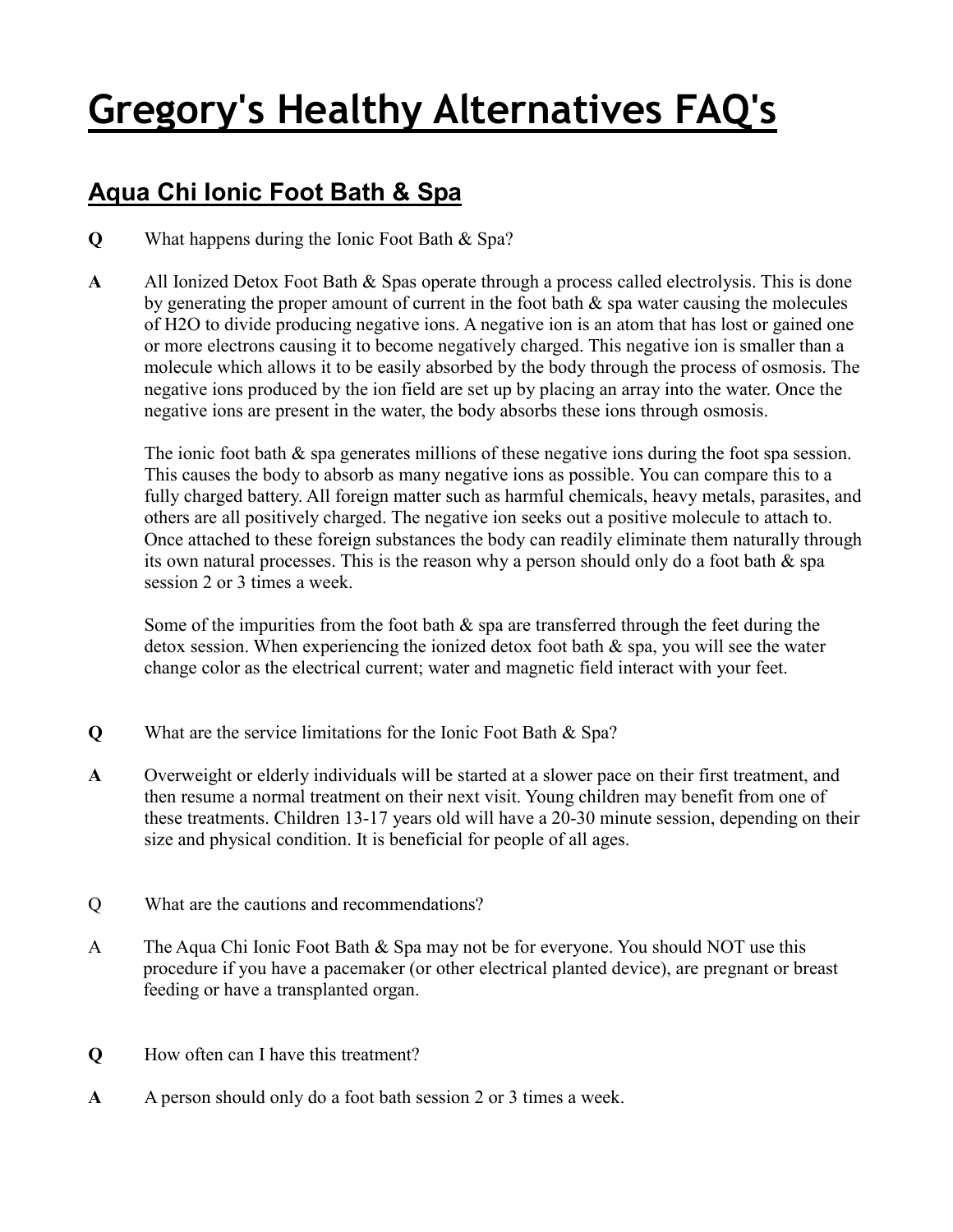- **Q** What is the Aqua Chi Ionic Foot Bath & Spa session like?
- A An ionic foot bath  $\&$  spa session is very easy. During the session you are comfortably seated and you simply place your feet in the warm footbath and relax while Aqua Chi does its work. It doesn't take a lot of time either, just 30 minutes once a week. Most people find it relaxing. During the session you will notice the water changing colors as the toxins are released. These colors can range from light yellow to black. The detoxification process is different for everyone that uses the Aqua Chi Foot Bath & Spa.

 Following a series of treatments, the client generally has an extraordinary release of toxic materials and develops a sense of heightened well-being with more energy. The feeling can be maintained by following a sensible, healthy diet and lifestyle which includes a periodic detoxification process. The Ionic Foot Bath &Spa is beneficial to everyone.

- **Q** What is the Aqua Chi Foot Ionic Foot Bath & Spa?
- **A** The Aqua Chi is a noninvasive, water based energy system designed to increase energy levels in living things. The Aqua Chi works through the medium of water by making available EXTRA ENERGY that the living cell can utilize. There are many water sources around the world that are reported as having invigorating effects on the body when bathed in. These waters are naturally charges and give up some of their charge to the body on contact. This is the fundamental process utilized by the Aqua Chi; the transference of energy through water.

 The Aqua Chi gives you the power to energize the water and then use it to dramatically increase energy and help detoxify the body. It is a holistic treatment (no pills, no drugs and no pain). It's a treatment that uses an energy form so natural that it doesn't cause any side effects. It is a treatment that uses a living energy, life force energy, an energy described by the ancient Chinese as Chi. The Aqua Chi should give you the energy of a natural hot spring. You will experience natural healing, a balancing of the electrical body and a deep sense of relaxation.

- Q I have arthritis in my legs and hands. How often can I use this treatment?
- A Getting directly to the affected are is great! The manufacturer recommends doing Aqua Chi sessions no more than once every 48 hours. If you did it more frequently, it would not hurt you, but could over stimulate your body for a short time. Allowing your body to adjust in between sessions is good practice and allows for more natural progression to improved wellness.
- Q What are some of the benefits?
- A Aqua Chi Ionic Foot Bath & Spa benefits for your body. It can assist with treatment processes of all healing modalities. It can make a world of difference in your heath, in your energy level, and in your life.
	- The body absorbs the energy it needs from the foot bath
	- Reduced inflammation
	- Improved sleeping patterns; arthritis, cramps, headaches, muscle pain